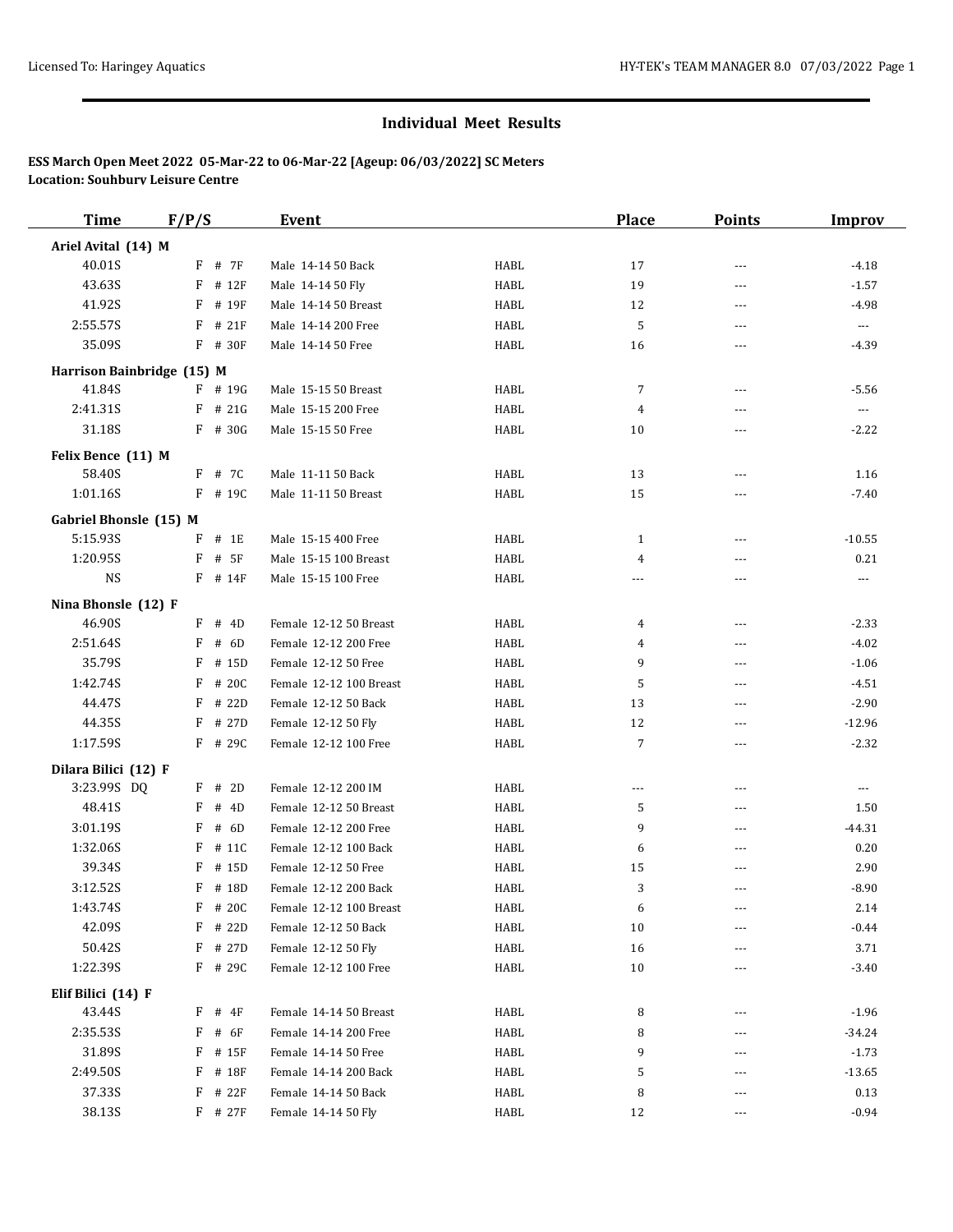| <b>Time</b>                 | F/P/S      | Event                   |      | <b>Place</b>   | <b>Points</b>  | <b>Improv</b>            |
|-----------------------------|------------|-------------------------|------|----------------|----------------|--------------------------|
| Isobel Carter (14) F        |            |                         |      |                |                |                          |
| 2:43.02S                    | F<br># 6F  | Female 14-14 200 Free   | HABL | 11             | ---            | $-6.89$                  |
| 1:26.68S                    | F # 8E     | Female 14-14 100 Fly    | HABL | $\overline{4}$ |                | $-1.73$                  |
| Selena Charalambous (12) F  |            |                         |      |                |                |                          |
| 5:48.58S                    | $F$ # 16B  | Female 12-12 400 Free   | HABL | $\overline{4}$ | $---$          | $\cdots$                 |
| 1:35.78S DQ                 | # 20C<br>F | Female 12-12 100 Breast | HABL | ---            | $\overline{a}$ | $\cdots$                 |
| 38.74S                      | # 22D<br>F | Female 12-12 50 Back    | HABL | 5              | $---$          | $-0.36$                  |
| 37.51S                      | # 27D<br>F | Female 12-12 50 Fly     | HABL | 3              | $\overline{a}$ | $-0.74$                  |
| 1:13.56S                    | F # 29C    | Female 12-12 100 Free   | HABL | 4              | $- - -$        | $-1.82$                  |
| Maxine Chu (13) F           |            |                         |      |                |                |                          |
| 5:52.66S                    | # 16C<br>F | Female 13-13 400 Free   | HABL | 3              | ---            | $-6.41$                  |
| 3:02.84S                    | # 18E<br>F | Female 13-13 200 Back   | HABL | 3              | ---            | $\overline{\phantom{a}}$ |
| 40.48S                      | # 22E<br>F | Female 13-13 50 Back    | HABL | 9              | ---            | $-0.57$                  |
| 40.46S                      | F<br># 27E | Female 13-13 50 Fly     | HABL | 7              | $\overline{a}$ | 1.07                     |
| 1:16.48S                    | F<br># 29D | Female 13-13 100 Free   | HABL | 9              | ---            | 0.98                     |
| Rosa Clarke (14) F          |            |                         |      |                |                |                          |
| 3:22.58S DQ                 | $F$ # 2F   | Female 14-14 200 IM     | HABL | $\cdots$       | $\overline{a}$ | $\sim$ $\sim$ $\sim$     |
| 46.01S                      | F<br># 4F  | Female 14-14 50 Breast  | HABL | 11             | $---$          | $-1.49$                  |
| 3:03.73S                    | F<br># 6F  | Female 14-14 200 Free   | HABL | 17             | $\overline{a}$ | 0.66                     |
| 3:20.14S                    | # 18F<br>F | Female 14-14 200 Back   | HABL | $\overline{7}$ | $- - -$        | $\overline{\phantom{a}}$ |
| 1:40.91S                    | F<br># 20E | Female 14-14 100 Breast | HABL | 6              | $---$          | $-0.46$                  |
| 42.51S                      | # 22F<br>F | Female 14-14 50 Back    | HABL | 15             | ---            | $-2.54$                  |
| Thomas Clayton (15) M       |            |                         |      |                |                |                          |
| 3:01.19S                    | # 17G<br>F | Male 15-15 200 IM       | HABL | $\mathbf{1}$   | ---            | $-0.53$                  |
| 42.90S                      | F<br># 19G | Male 15-15 50 Breast    | HABL | 9              | $---$          | $-0.67$                  |
| 2:47.06S                    | $F$ # 21G  | Male 15-15 200 Free     | HABL | 5              | ---            | $-5.45$                  |
| Lauren Emma Clement (14) F  |            |                         |      |                |                |                          |
| 1:26.09S                    | $F$ # 11E  | Female 14-14 100 Back   | HABL | 10             | $\overline{a}$ | $-3.12$                  |
| 36.19S                      | $F$ # 15F  | Female 14-14 50 Free    | HABL | 16             | ---            | $-3.56$                  |
| Saoirse Ellis (11) F        |            |                         |      |                |                |                          |
| 3:46.14S                    | # 2C<br>F  | Female 11-11 200 IM     | HABL | 9              | ---            | $\cdots$                 |
| 52.07S                      | $F$ # 4C   | Female 11-11 50 Breast  | HABL | 10             | $- - -$        | $-1.46$                  |
| 3:11.75S                    | F # 6C     | Female 11-11 200 Free   | HABL | 6              | ---            | ---                      |
| 1:39.34S                    | F<br># 11B | Female 11-11 100 Back   | HABL | 5              |                |                          |
| 3:52.89S                    | F<br># 13C | Female 11-11 200 Breast | HABL | 5              |                | $- - -$                  |
| 39.95S                      | $F$ # 15C  | Female 11-11 50 Free    | HABL | 14             |                | $-0.09$                  |
| Luca Fabbrani-Fearon (13) M |            |                         |      |                |                |                          |
| 2:57.61S                    | F # 17E    | Male 13-13 200 IM       | HABL | 3              |                | $-2.67$                  |
| 38.72S                      | F<br># 19E | Male 13-13 50 Breast    | HABL | 4              | ---            | 0.20                     |
| 2:40.65S                    | $F$ # 21E  | Male 13-13 200 Free     | HABL | 4              | ---            | $-4.44$                  |
|                             |            |                         |      |                |                |                          |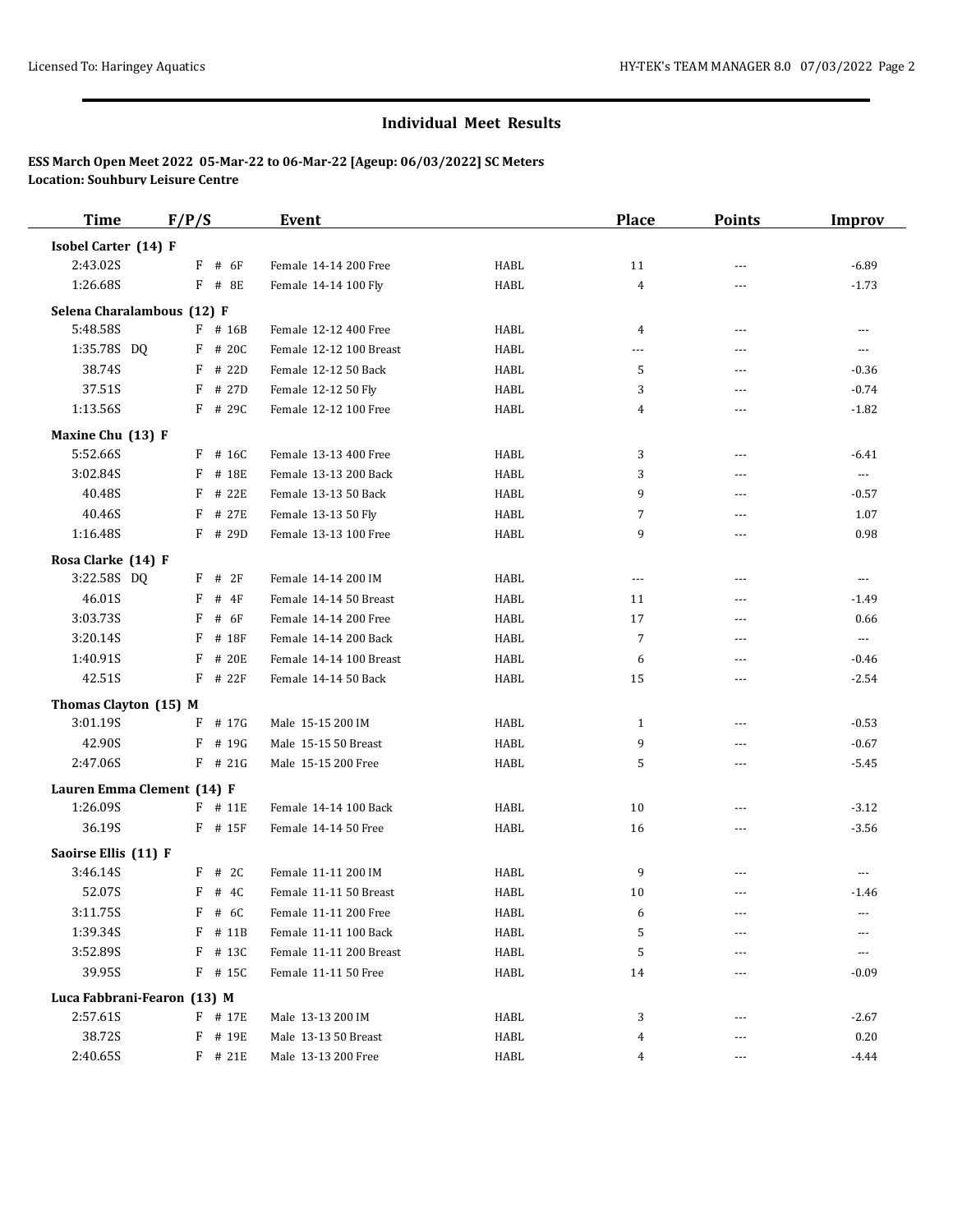| <b>Time</b>            | F/P/S                        | Event                       |      | <b>Place</b>   | <b>Points</b>            | <b>Improv</b>            |
|------------------------|------------------------------|-----------------------------|------|----------------|--------------------------|--------------------------|
| Adriana Fazzani (15) F |                              |                             |      |                |                          |                          |
| 3:09.55S               | # 2G<br>F                    | Female 15-15 200 IM         | HABL | 3              | ---                      | 7.21                     |
| <b>NS</b>              | F<br># 4G                    | Female 15-15 50 Breast      | HABL | ---            | ---                      | $\overline{\phantom{a}}$ |
| 2:46.75S               | # 6G<br>F                    | Female 15-15 200 Free       | HABL | 5              | ---                      | 4.86                     |
| 1:26.62S               | F<br># 11F                   | Female 15-15 100 Back       | HABL | 3              | $---$                    | 2.54                     |
| 33.57S                 | # 15G<br>F                   | Female 15-15 50 Free        | HABL | 7              | ---                      | 0.64                     |
| Dylan Goad (11) M      |                              |                             |      |                |                          |                          |
| 2:19.02S               | F<br># 5B                    | Male 11-11 100 Breast       | HABL | 10             | $\overline{\phantom{a}}$ | $-9.85$                  |
| 52.74S                 | F<br># 7C                    | Male 11-11 50 Back          | HABL | 10             | ---                      | $-1.12$                  |
| 1:57.22S               | F<br># 26B                   | Male 11-11 100 Back         | HABL | 9              | $\overline{a}$           | $\ldots$                 |
| 45.09S                 | F<br># 30C                   | Male 11-11 50 Free          | HABL | 17             | $\overline{a}$           | $-9.50$                  |
|                        | Miranda Gomez-Velasco (17) F |                             |      |                |                          |                          |
| 1:40.20S               | $F$ # 20G                    | Female 16 & Over 100 Breast | HABL | 3              | ---                      | 1.92                     |
| 39.72S                 | # 22H<br>F                   | Female 16 & Over 50 Back    | HABL | 3              | $---$                    | $-0.48$                  |
| 1:12.39S               | # 29G<br>F                   | Female 16 & Over 100 Free   | HABL | $\overline{4}$ | ---                      | 1.51                     |
| Maja Grzybek (14) F    |                              |                             |      |                |                          |                          |
| 2:46.75S               | $F$ # 2F                     | Female 14-14 200 IM         | HABL | 2              | ---                      | 2.68                     |
| 40.22S                 | F<br>$#$ 4F                  | Female 14-14 50 Breast      | HABL | 2              | $---$                    | 0.71                     |
| 2:26.31S               | # 6F<br>F                    | Female 14-14 200 Free       | HABL | 4              | $\overline{a}$           | 4.55                     |
| 3:08.30S               | F<br># 13F                   | Female 14-14 200 Breast     | HABL | $\overline{2}$ | $---$                    | 1.65                     |
| 29.87S                 | F<br># 15F                   | Female 14-14 50 Free        | HABL | $\mathbf{1}$   | $---$                    | 0.36                     |
| 5:03.35S               | F<br># 16D                   | Female 14-14 400 Free       | HABL | 4              | ---                      | $-10.12$                 |
| 1:28.16S               | # 20E<br>F                   | Female 14-14 100 Breast     | HABL | 1              | $---$                    | 1.18                     |
| 1:04.67S               | # 29E<br>F                   | Female 14-14 100 Free       | HABL | $\mathbf{1}$   | ---                      | $-0.26$                  |
| Amy Hanson (12) F      |                              |                             |      |                |                          |                          |
| 39.65S                 | F<br># 4D                    | Female 12-12 50 Breast      | HABL | $\mathbf{1}$   | $\cdots$                 | $-0.29$                  |
| 2:55.42S               | F<br># 6D                    | Female 12-12 200 Free       | HABL | 7              | ---                      | $-7.59$                  |
| 3:22.97S               | F<br># 13D                   | Female 12-12 200 Breast     | HABL | 2              | $---$                    | 6.19                     |
| 34.61S                 | F<br># 15D                   | Female 12-12 50 Free        | HABL | 7              | ---                      | $-0.25$                  |
| 39.31S                 | F<br># 27D                   | Female 12-12 50 Fly         | HABL | 6              | $---$                    | $-9.99$                  |
| 1:18.37S               | # 29C<br>F                   | Female 12-12 100 Free       | HABL | 8              | $\overline{a}$           | 1.45                     |
|                        | Stephen Harden-Wilson (16) M |                             |      |                |                          |                          |
| 4:49.15S               | $F$ # 1F                     | Male 16 & Over 400 Free     | HABL |                |                          | 9.33                     |
| 1:24.48S               | F<br># 5G                    | Male 16 & Over 100 Breast   | HABL | 5              |                          | 0.58                     |
| 31.40S                 | # 7H<br>F                    | Male 16 & Over 50 Back      | HABL | $\overline{4}$ |                          | 0.48                     |
| 2:34.37S               | F<br># 17H                   | Male 16 & Over 200 IM       | HABL | $\mathbf{1}$   |                          | 1.68                     |
| 36.60S                 | F<br># 19H                   | Male 16 & Over 50 Breast    | HABL | 6              |                          | $-2.77$                  |
| 2:14.17S               | F<br># 21H                   | Male 16 & Over 200 Free     | HABL | 7              |                          | 4.63                     |
| 1:09.03S               | F<br># 26G                   | Male 16 & Over 100 Back     | HABL | 4              |                          | 1.76                     |
| 27.78S                 | $F$ # 30H                    | Male 16 & Over 50 Free      | HABL | 11             | ---                      | 0.03                     |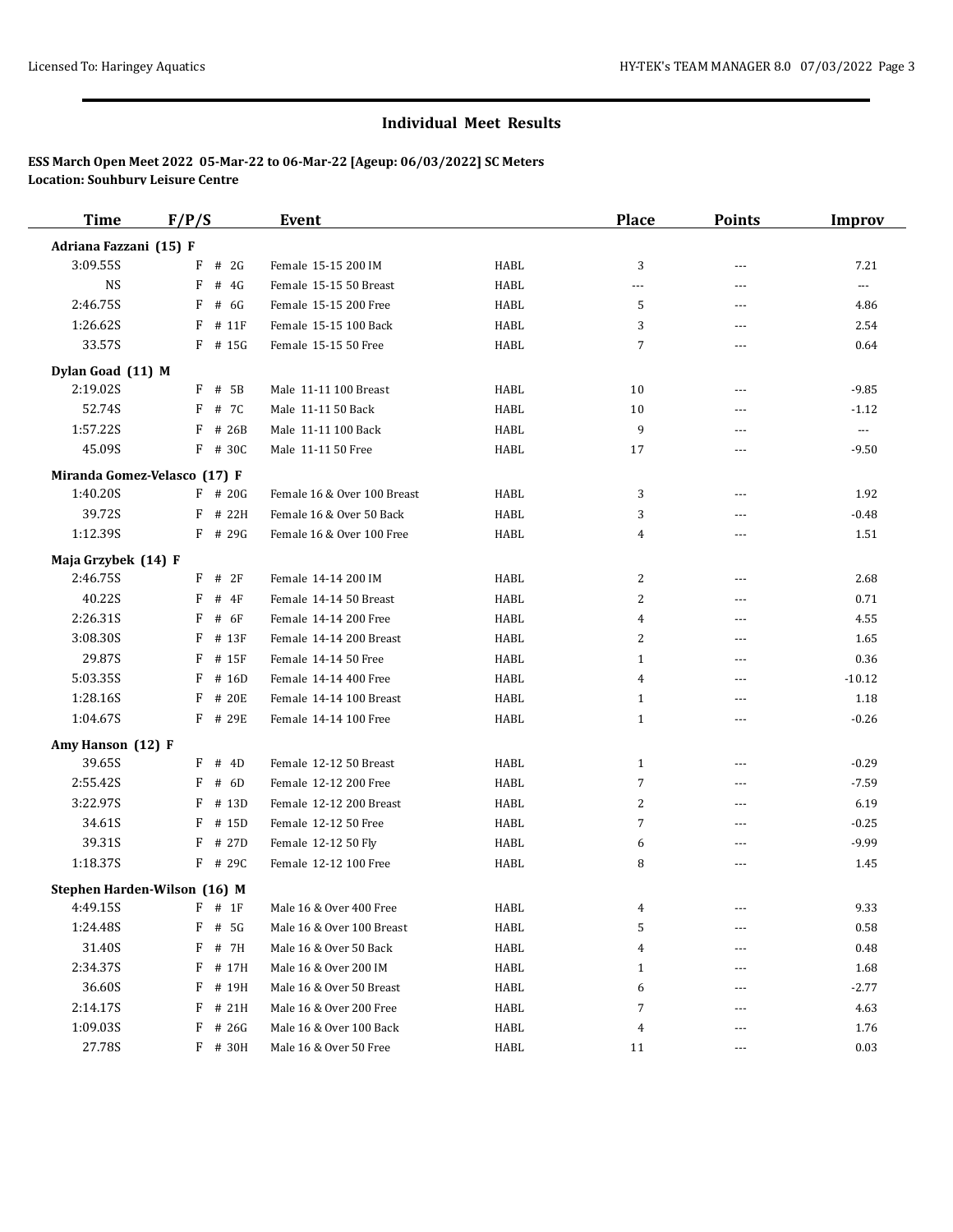| <b>Time</b>                | F/P/S |           | <b>Event</b>              |             | <b>Place</b>   | <b>Points</b>  | <b>Improv</b>            |
|----------------------------|-------|-----------|---------------------------|-------------|----------------|----------------|--------------------------|
| Haydn Hoole (18) M         |       |           |                           |             |                |                |                          |
| 1:11.90S                   | F     | # 5G      | Male 16 & Over 100 Breast | HABL        | $\mathbf{1}$   | $---$          | $-0.15$                  |
| 28.50S                     | F     | # 7H      | Male 16 & Over 50 Back    | <b>HABL</b> | $\mathbf{1}$   | $\overline{a}$ | 0.21                     |
| 26.95S                     | F     | # 12H     | Male 16 & Over 50 Fly     | <b>HABL</b> | $\mathbf{1}$   | $- - -$        | 0.04                     |
| 55.16S                     | F     | # 14G     | Male 16 & Over 100 Free   | HABL        | 1              | $- - -$        | 0.53                     |
| 32.07S                     | F     | # 19H     | Male 16 & Over 50 Breast  | HABL        | $\mathbf{1}$   | ---            | 0.17                     |
| 24.56S                     | F     | # 30H     | Male 16 & Over 50 Free    | <b>HABL</b> | $\mathbf{1}$   | $\overline{a}$ | 0.10                     |
| Linnoa Hurcombe (10) F     |       |           |                           |             |                |                |                          |
| 2:35.52S                   | F     | # 6B      | Female 10-10 200 Free     | HABL        | $\mathbf{1}$   | ---            | $-0.82$                  |
| 1:38.63S                   | F     | # 8A      | Female 10-10 100 Fly      | <b>HABL</b> | $\mathbf{1}$   | $\overline{a}$ | $-3.46$                  |
| 1:23.94S                   | F     | # 11A     | Female 10-10 100 Back     | HABL        | $\mathbf{1}$   | $---$          | 1.96                     |
| 32.91S                     | F     | # 15B     | Female 10-10 50 Free      | <b>HABL</b> | $\mathbf{1}$   | $\overline{a}$ | $-0.17$                  |
| 3:00.09S                   | F     | # 18B     | Female 10-10 200 Back     | HABL        | $\mathbf{1}$   | $---$          | 6.92                     |
| 37.68S                     | F     | # 22B     | Female 10-10 50 Back      | HABL        | $\mathbf{1}$   | $\sim$ $\sim$  | 0.31                     |
| 40.88S                     | F     | # 27B     | Female 10-10 50 Fly       | HABL        | $\mathbf{1}$   | ---            | $-1.87$                  |
| 1:11.89S                   |       | F # 29A   | Female 10-10 100 Free     | HABL        | $\mathbf{1}$   | $- - -$        | 2.03                     |
| Rannie Jones (11) F        |       |           |                           |             |                |                |                          |
| 3:45.00S                   | F     | # 2C      | Female 11-11 200 IM       | HABL        | 8              | ---            | $-23.05$                 |
| 57.57S                     | F     | # 4C      | Female 11-11 50 Breast    | <b>HABL</b> | 20             | ---            | 1.27                     |
| 3:28.66S                   | F     | # 6C      | Female 11-11 200 Free     | <b>HABL</b> | 11             | ---            | $-0.26$                  |
| 1:48.79S                   | F     | # 11B     | Female 11-11 100 Back     | HABL        | 16             | $\overline{a}$ | $-2.14$                  |
| 4:17.81S                   | F     | # 13C     | Female 11-11 200 Breast   | HABL        | 11             | ---            | $\overline{\phantom{a}}$ |
| 43.61S                     | F     | # 15C     | Female 11-11 50 Free      | HABL        | 26             | $\overline{a}$ | 1.69                     |
| Ayushi Kekulthotuwa (15) F |       |           |                           |             |                |                |                          |
| 46.01S                     |       | $F$ # 4G  | Female 15-15 50 Breast    | HABL        | 3              | ---            | $-2.28$                  |
| 2:50.70S                   | F     | # 6G      | Female 15-15 200 Free     | HABL        | 7              | ---            | $\cdots$                 |
| 33.71S                     | F     | # 15G     | Female 15-15 50 Free      | HABL        | 8              | $---$          | 0.47                     |
| <b>NS</b>                  | F     | # 22G     | Female 15-15 50 Back      | <b>HABL</b> | $\overline{a}$ | $\overline{a}$ | $---$                    |
| <b>NS</b>                  |       | $F$ # 27G | Female 15-15 50 Fly       | <b>HABL</b> | ---            | $\overline{a}$ | $---$                    |
| James McQuaid (13) M       |       |           |                           |             |                |                |                          |
| 1:50.85S DQ                | F     | # 5D      | Male 13-13 100 Breast     | HABL        | ---            | ---            |                          |
| 55.33S                     | F     | # 7E      | Male 13-13 50 Back        | <b>HABL</b> | 19             | $- - -$        | $---$                    |
| 2:01.81S DQ                |       | $F$ # 26D | Male 13-13 100 Back       | HABL        | ---            | $---$          | $---$                    |
| 3:52.80S                   |       | $F$ # 28E | Male 13-13 200 Breast     | HABL        | 8              |                |                          |
| 44.49S                     |       | F # 30E   | Male 13-13 50 Free        | <b>HABL</b> | 21             |                |                          |
| Clara Mistry (13) F        |       |           |                           |             |                |                |                          |
| 3:05.39S                   |       | F # 18E   | Female 13-13 200 Back     | HABL        | 4              | $---$          | $\cdots$                 |
| 1:40.02S                   | F     | # 20D     | Female 13-13 100 Breast   | HABL        | 8              | ---            | 0.74                     |
| 38.84S                     |       | $F$ # 22E | Female 13-13 50 Back      | HABL        | 5              | $---$          | $-0.22$                  |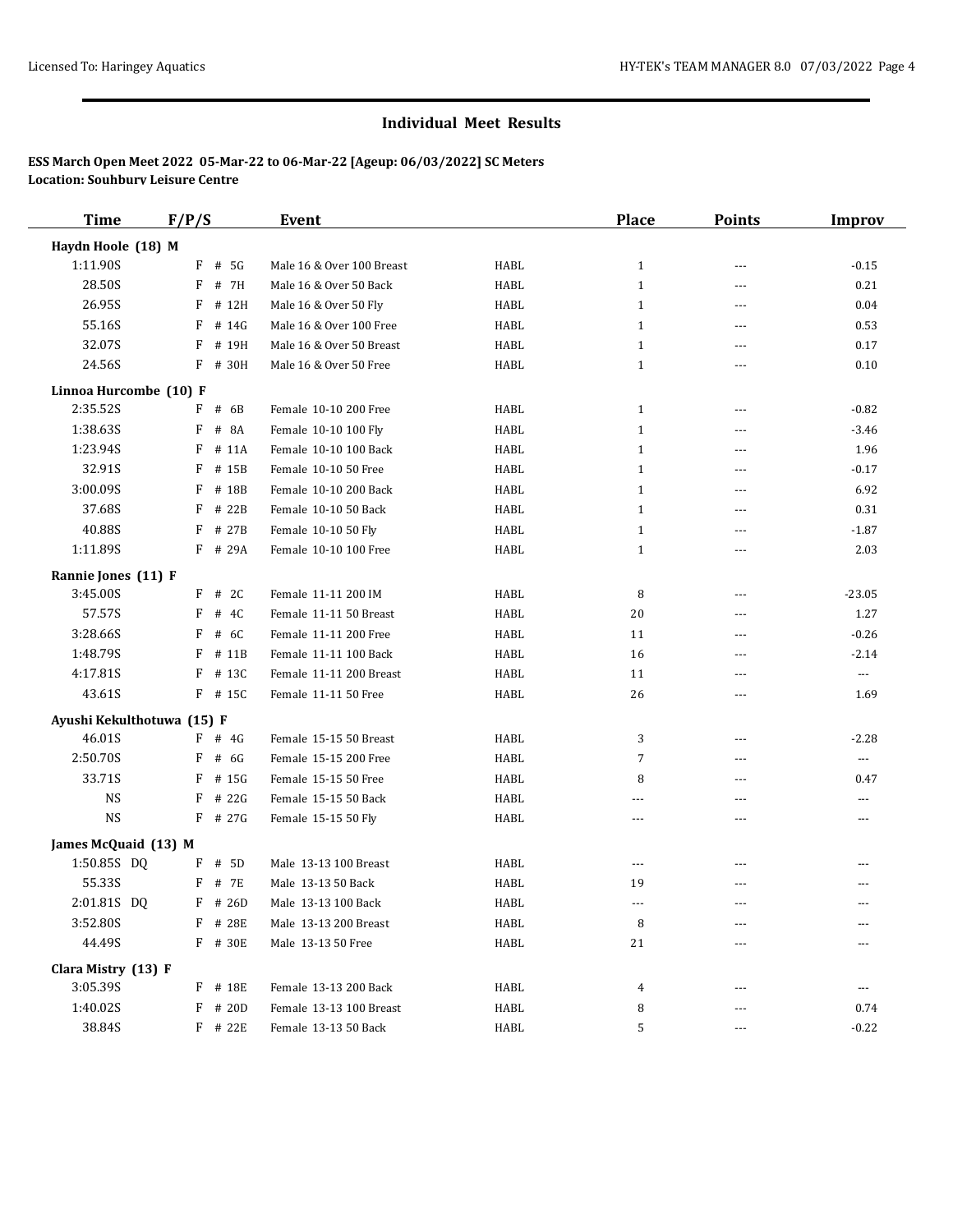| <b>Time</b>               | F/P/S |           | <b>Event</b>              |             | <b>Place</b> | <b>Points</b>  | <b>Improv</b>        |
|---------------------------|-------|-----------|---------------------------|-------------|--------------|----------------|----------------------|
| Kevin Nezha (16) M        |       |           |                           |             |              |                |                      |
| <b>NS</b>                 | F     | # 1F      | Male 16 & Over 400 Free   | HABL        | $---$        | ---            |                      |
| <b>NS</b>                 | F     | # 3H      | Male 16 & Over 200 Back   | <b>HABL</b> | ---          | $\overline{a}$ | $--$                 |
| <b>NS</b>                 | F     | # 5G      | Male 16 & Over 100 Breast | <b>HABL</b> | ---          | $- - -$        | ---                  |
| <b>NS</b>                 | F     | # 7H      | Male 16 & Over 50 Back    | <b>HABL</b> | $---$        | $- - -$        | $---$                |
| <b>NS</b>                 | F     | # 10H     | Male 16 & Over 200 Fly    | <b>HABL</b> | ---          | ---            | $- - -$              |
| <b>NS</b>                 | F     | # 12H     | Male 16 & Over 50 Fly     | <b>HABL</b> | $- - -$      | $\overline{a}$ | $---$                |
| <b>NS</b>                 | F     | # 14G     | Male 16 & Over 100 Free   | HABL        | ---          | ---            |                      |
| <b>NS</b>                 | F     | # 17H     | Male 16 & Over 200 IM     | <b>HABL</b> | $---$        | $- - -$        |                      |
| <b>NS</b>                 | F     | # 19H     | Male 16 & Over 50 Breast  | <b>HABL</b> | $- - -$      | $\overline{a}$ | ---                  |
| <b>NS</b>                 | F     | # 21H     | Male 16 & Over 200 Free   | <b>HABL</b> | ---          | ---            |                      |
| <b>NS</b>                 |       | $F$ # 23G | Male 16 & Over 100 Fly    | <b>HABL</b> | $---$        | $- - -$        | $---$                |
| Jakub Pacenko (12) M      |       |           |                           |             |              |                |                      |
| 40.01S                    | F     | # 7D      | Male 12-12 50 Back        | HABL        | 4            | $- - -$        | $---$                |
| 1:18.21S                  | F     | # 14C     | Male 12-12 100 Free       | <b>HABL</b> | 5            | ---            | $-12.26$             |
| 1:28.17S                  | F     | # 26C     | Male 12-12 100 Back       | <b>HABL</b> | 5            | $- - -$        | $-14.67$             |
| 34.09S                    | F     | # 30D     | Male 12-12 50 Free        | <b>HABL</b> | 6            | ---            | $-7.81$              |
| Francesca Poulton (14) F  |       |           |                           |             |              |                |                      |
| 43.48S                    | F     | # 4F      | Female 14-14 50 Breast    | HABL        | 9            | ---            | $-1.25$              |
| 2:46.71S                  | F     | # 6F      | Female 14-14 200 Free     | <b>HABL</b> | 13           | ---            | $-4.08$              |
| 1:27.24S                  | F     | # 8E      | Female 14-14 100 Fly      | <b>HABL</b> | 5            | $\overline{a}$ | $\scriptstyle\cdots$ |
| 38.50S                    | F     | # 27F     | Female 14-14 50 Fly       | <b>HABL</b> | 13           | ---            | $-0.39$              |
| 1:16.24S                  | F     | # 29E     | Female 14-14 100 Free     | <b>HABL</b> | 11           | $\overline{a}$ | 0.33                 |
| Angus Ratcliffe (14) M    |       |           |                           |             |              |                |                      |
| 2:51.46S                  | F     | # 3F      | Male 14-14 200 Back       | <b>HABL</b> | 3            | ---            | $\scriptstyle\cdots$ |
| 35.84S                    | F     | # 7F      | Male 14-14 50 Back        | <b>HABL</b> | 9            | ---            | $-0.74$              |
| 42.37S                    | F     | # 19F     | Male 14-14 50 Breast      | <b>HABL</b> | 14           | $- - -$        | $-4.45$              |
| 2:32.36S                  | F     | # 21F     | Male 14-14 200 Free       | <b>HABL</b> | 3            | $\overline{a}$ | $-1.41$              |
| 1:16.38S                  | F     | # 26E     | Male 14-14 100 Back       | <b>HABL</b> | 5            | $---$          | $-2.62$              |
| 30.94S                    |       | F # 30F   | Male 14-14 50 Free        | <b>HABL</b> | 13           | $\sim$ $\sim$  | $-0.04$              |
| Georgina Saltmarsh (12) F |       |           |                           |             |              |                |                      |
| <b>NS</b>                 |       | $F$ # 4D  | Female 12-12 50 Breast    | <b>HABL</b> | ---          |                |                      |
| 3:17.47S                  |       | $F$ # 6D  | Female 12-12 200 Free     | HABL        | 10           | ---            | $--$                 |
| 1:32.78S                  |       | $F$ # 11C | Female 12-12 100 Back     | HABL        | 7            |                | $-0.29$              |
| 39.03S                    | F     | # 15D     | Female 12-12 50 Free      | HABL        | 14           | ---            | $-0.97$              |
| 3:20.97S                  | F     | # 18D     | Female 12-12 200 Back     | HABL        | 5            |                | ---                  |
| 41.49S                    | F     | # 22D     | Female 12-12 50 Back      | HABL        | 8            | $---$          | $-2.08$              |
| 43.52S                    |       | F # 27D   | Female 12-12 50 Fly       | HABL        | 8            | ---            | $-4.29$              |
| Louis Scarfo (12) M       |       |           |                           |             |              |                |                      |
| 3:53.29S DQ               |       | $F$ # 3D  | Male 12-12 200 Back       | HABL        | ---          | ---            |                      |
| 2:04.13S                  | F     | # 5C      | Male 12-12 100 Breast     | HABL        | 5            | ---            |                      |
| 49.39S                    |       | $F$ # 7D  | Male 12-12 50 Back        | HABL        | 9            | $---$          | $---$                |
|                           |       |           |                           |             |              |                |                      |